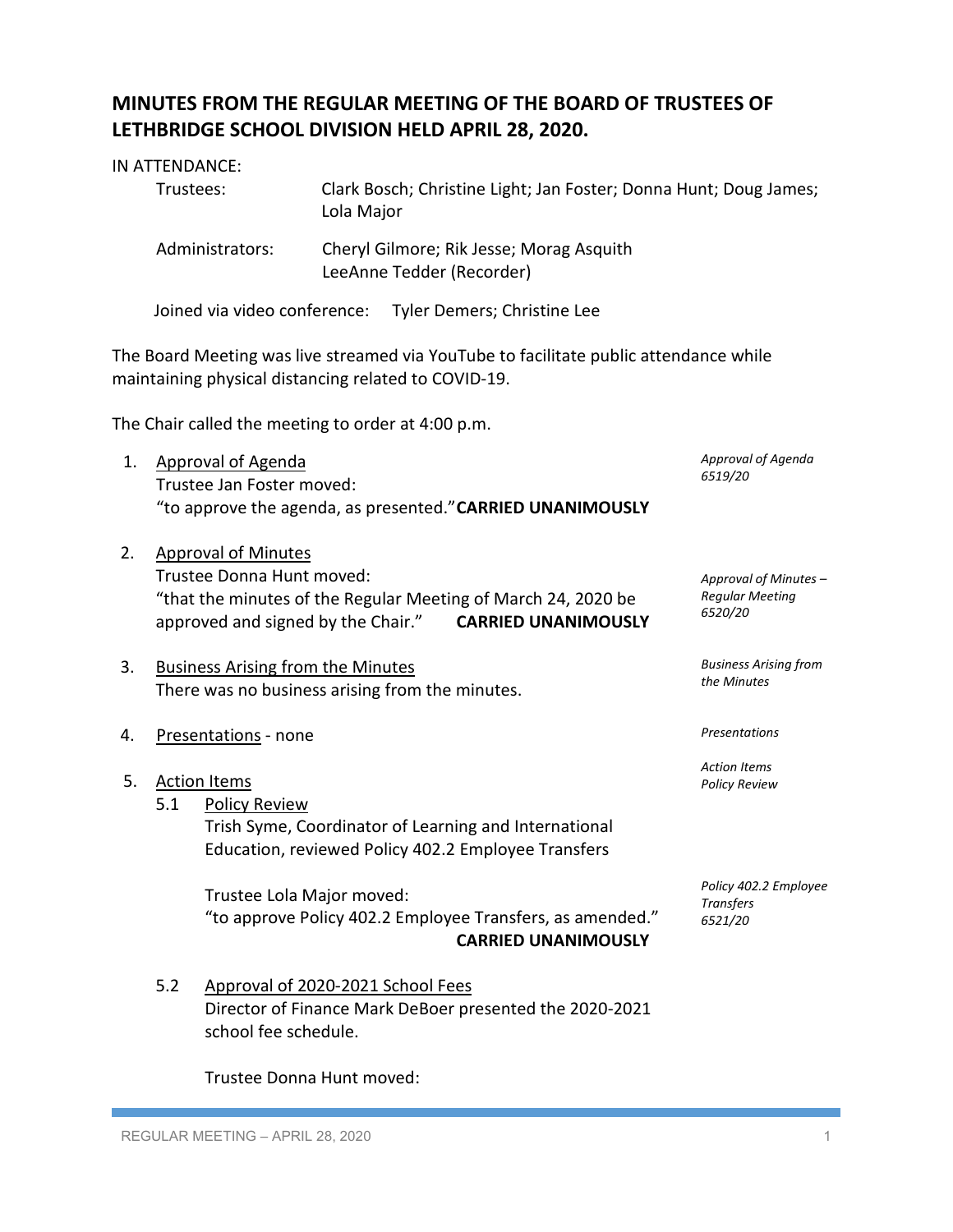"to approve the 2020-2021 School Fee Schedule, as<br> **CARRIED UNANIMON** presented." **CARRIED UNANIMOUSLY** *2020-2021 School Fee Schedule 6522/20*

| 6.<br>$\bullet$      | <b>Division Highlights</b> | Clark received nothing but praise for staff in this new form of<br>delivering education.<br>Donna attended the ASBA General Meeting via Zoom.<br>Jan thanked staff. Hearing positive comments from parents.<br>Christine offered cheers to staff during Education Week.<br>DeeAnna Presley Roberts and her team supporting families at | <b>Division Highlights</b>                                        |
|----------------------|----------------------------|----------------------------------------------------------------------------------------------------------------------------------------------------------------------------------------------------------------------------------------------------------------------------------------------------------------------------------------|-------------------------------------------------------------------|
|                      |                            | home. Huge applause to the parent community of our Division.                                                                                                                                                                                                                                                                           |                                                                   |
| 7. Information Items |                            | 7.1 Board Chair Report<br>7.1.1 Arts Alive and Well                                                                                                                                                                                                                                                                                    | Information Items                                                 |
|                      |                            | Arts Alive and Well will be hosted virtually this year.<br>Thanks to Kathy Knelsen for her efforts to coordinate<br>this celebration of student art in Lethbridge.                                                                                                                                                                     | Arts Alive & Well                                                 |
|                      | 7.2.1                      | 7.2 Associate Superintendent Reports<br><b>Business Affairs</b><br>Associate Superintendent Christine Lee provided a<br>written Business Affairs report.                                                                                                                                                                               | Associate<br>Superintendent<br>Reports<br><b>Business Affairs</b> |
|                      | 7.2.2                      | <b>Human Resources</b><br>Associate Superintendent Rik Jesse provided a written<br>Human Resources report.                                                                                                                                                                                                                             | <b>Human Resources</b>                                            |
|                      | 7.2.3                      | <b>Instructional Services</b><br>Associate Superintendent Morag Asquith provided a<br>written Instructional Services report.                                                                                                                                                                                                           | <b>Instructional Services</b>                                     |
|                      |                            | Board Chair Clark Bosch left the meeting at 4:55 p.m. to attend a<br>Conference call with the Minister of Education<br>Vice Chair Christine Light took over the role of Chair.                                                                                                                                                         |                                                                   |
| 7.3                  | 7.3.1                      | <b>Superintendent Reports</b><br><b>Education Week</b><br>To celebrate Education Week at the Division level this<br>year, Trustees will recognize staff through<br>correspondence and celebrate the week using the                                                                                                                     | Superintendent Report<br><b>Education Week</b>                    |

website and social media.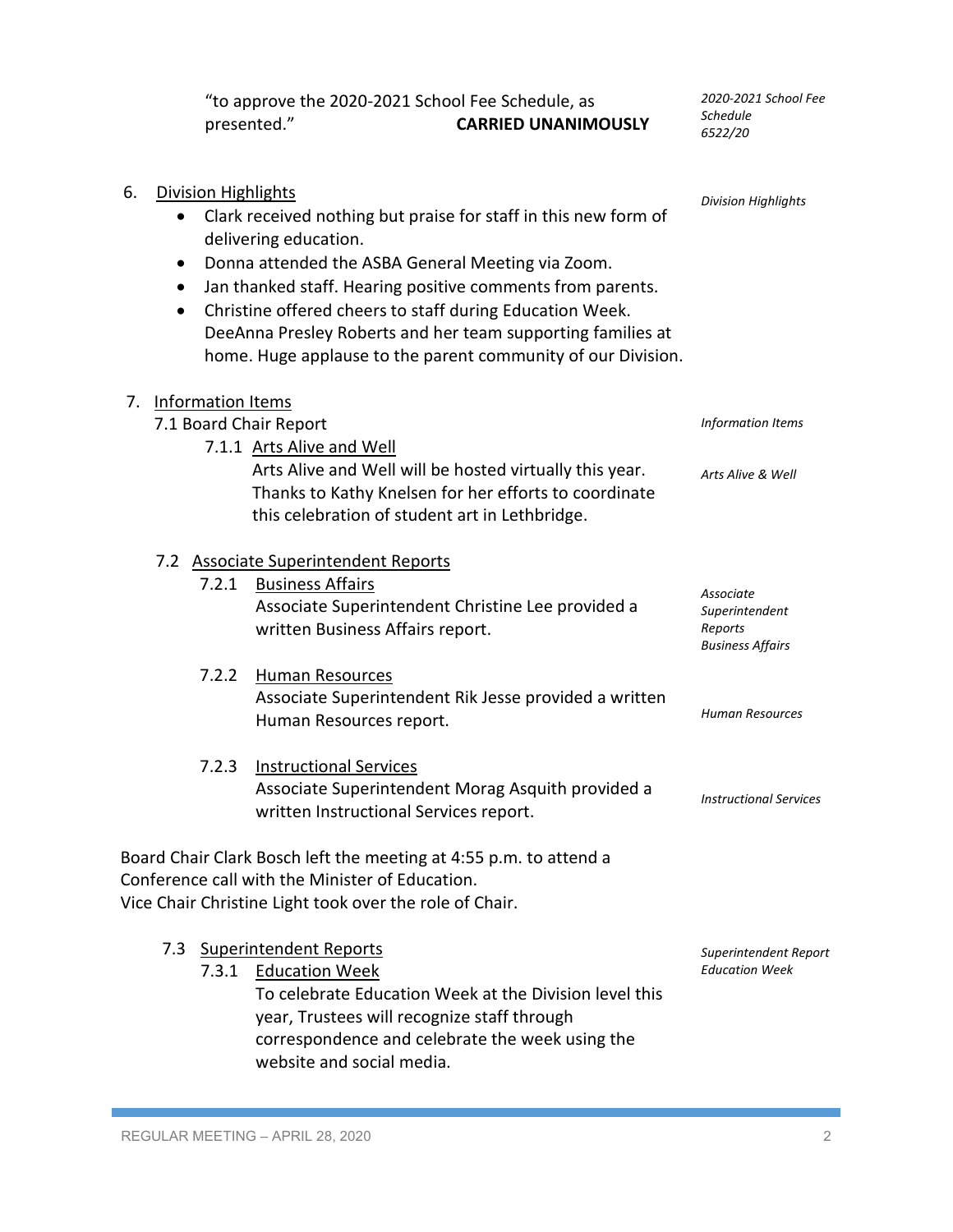- 7.3.2 Junior Achievement Program 2019-2020 Lethbridge School Division Junior Achievement Program report was included in the agenda.
- 7.3.3 Calendar of Events The Calendar of Events was reviewed.

## **Public Forum**

Norine: How is the division addressing the cuts recently made to funding for this school year? I believe ed assistants were, at first, going to go on EI for the remainder of the school year… but were called back due to the change in cuts.

How are caretakers affected?

Are teachers required to be in physically in the schools each day? I heard recently that schools in Lethbridge might "reopen" at the beginning of June. Is that a rumor or something being considered? And finally, how have schools addressed the need for laptop/tablet access in order to complete online learning…for those students who do not have access to such hardware?

Allison Purcell-Pike: I am sad that I not able to say these words myself, from my heart.

I often come before the board to speak about issues I have with decisions or issues within the division, but it's also important to bring forward when there are great decisions made and the positive impact of such. The recent decision for the Division to retain the services and figure out how to best support all students within the division, by keeping a large number of Educational Assistants in the daily lives of students. The services that they provide are key to the ongoing success of many students within the division.

I have first hand seen the amazing creativity of these phenomenal employees as they figured out ways to best support students, through daily check ins, through book studies, and dissecting the details of each chapter every couple of days. Doing so in similar fashion as they would if they were sitting beside them in the classroom, but now doing so virtually. Helping students brainstorm ideas for their assignment, helping them get that down on paper and then helping them craft sentences and paragraphs. Assisting students to manage the schedules and the life skills required to move from one class to the next through the day. The entire staff at schools have figured out ways to connect and work together with the students to get their best work done as they would have in the classroom.

These EAs are creating schedules and formatting them in the way each student responds and functions. These EAs know the students and are

*Calendar of Events*

*Public Forum*